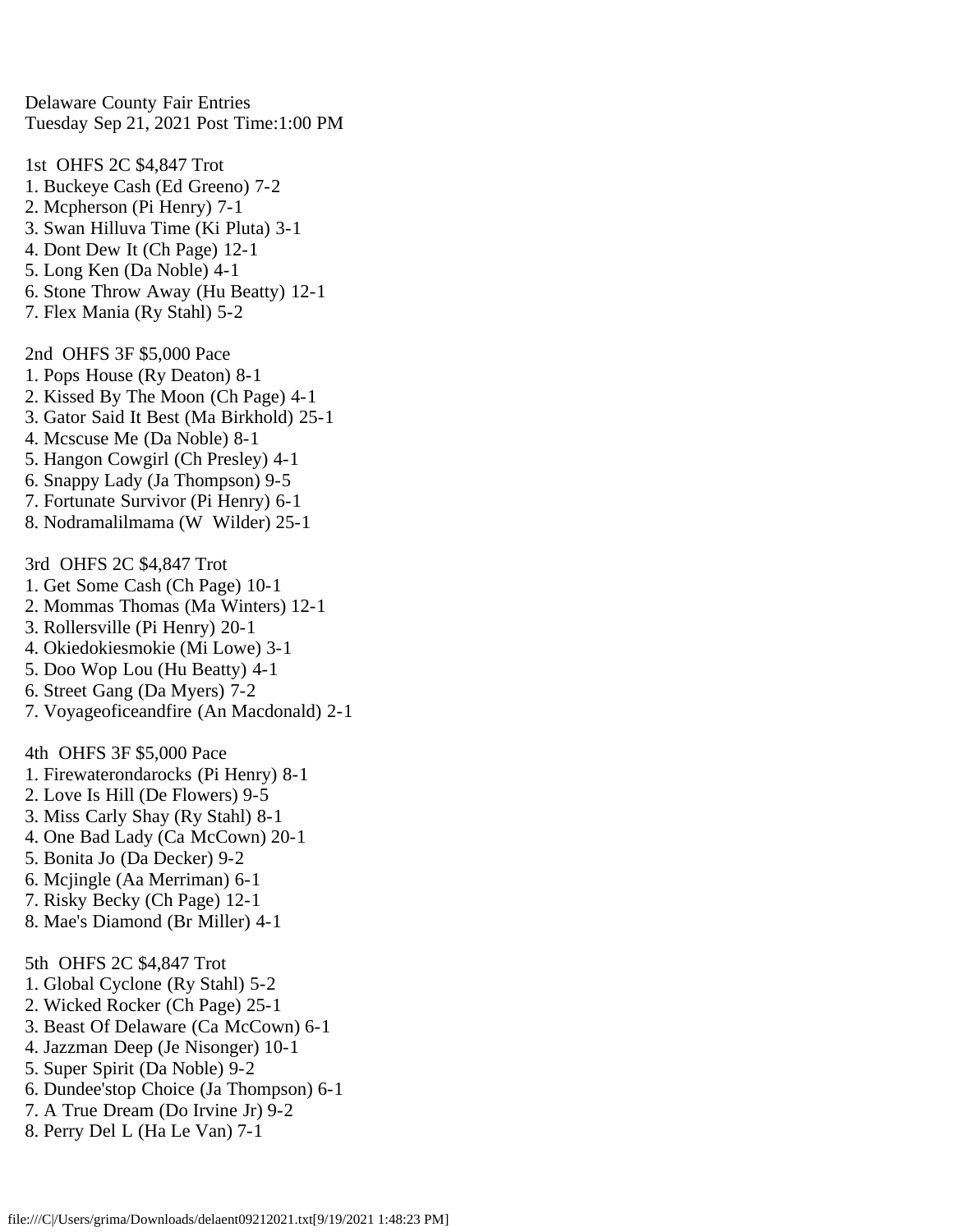1. The Iron Throne (Au Hanners) 9-5 2. Taylored Well (To Householder) 25-1 3. Del Breeze (Sc Cisco) 12-1 4. Dirty Harry Too (Je Nisonger) 4-1 5. Sm Andrew (Ch Presley) 5-2 6. Westender (Ca McCown) 9-2 7. Greater Than Aces (Ch Page) 25-1 8. Bonus Time L (Ha Le Van) 25-1 7th BSS 2F \$17,500 Trot 1. Madame Madelyn (Tr Smith) 3-1 2. Elegant Serenata (Ka Kauffman) 20-1 3. I Luv To Motor (W Wilder) 7-1 4. Onetwoskipafew (An Macdonald) 5-1 5. Foxtrot Patricia (Ke Holliday) 25-1 6. Moola Makin Connie (Ku Sugg) 25-1 7. Alana Hill (Br Miller) 9-5 8. Toes In The Water (Ry Stahl) 4-1 8th LadySeries \$2,500 Pace 1. Roll'em Up (Ja Arnold) 9-5 2. Speaking Out (Am Wengerd) 5-1 3. Fancy Footwork (Kr Smith) 5-1 4. Bettor Win (Co Makin) 20-1 5. Khan Blue Chip (He Woolums) 10-1 6. Insane In Spain (Em Hay) 20-1 7. Sports Band (Ma Jones) 20-1 8. Bold Decision (Je Main) 9-1 9. Casino Director (Ma Birkhold) 4-1 9th OBC 2C \$60,000 Trot 1. Pappardelle (Aa Merriman) 9-2 2. Guido Di (Br Brown) 9-5 3. Up Blueberry Hill (Ch Page) 8-5 4. Count The Coin (Ty Smith) 5-1 5. What The Blaze (Da Noble) 6-1 10th OHFS 2C \$5,637 Pace 1. One Rockin Wes (Sc Cisco) 12-1 2. Trae On The Beach (Ch Page) 9-2 3. Fear The L (Ha Le Van) 12-1 4. Moscow Mitch (Da Noble) 4-1 5. Medoland Dobbins (Ch Presley) 15-1 6. Gerald Jet (Ki Pluta) 25-1 7. Type A Personality (Ka Kauffman) 2-1 8. Eagle On A Hill (Ro Gillespie) 5-2 11th OBC 2C \$60,000 Trot 1. Rose Run Xtra (Ch Page) 3-2 2. Unhitched (Da Noble) 7-2 3. Loadedwithcreatine (Ch Lems) 25-1

6th OHFS 2C \$5,637 Pace

- 4. Caviar Gold (Aa Merriman) 8-5
- 5. Hustlenomics (Tr Smith) 6-1